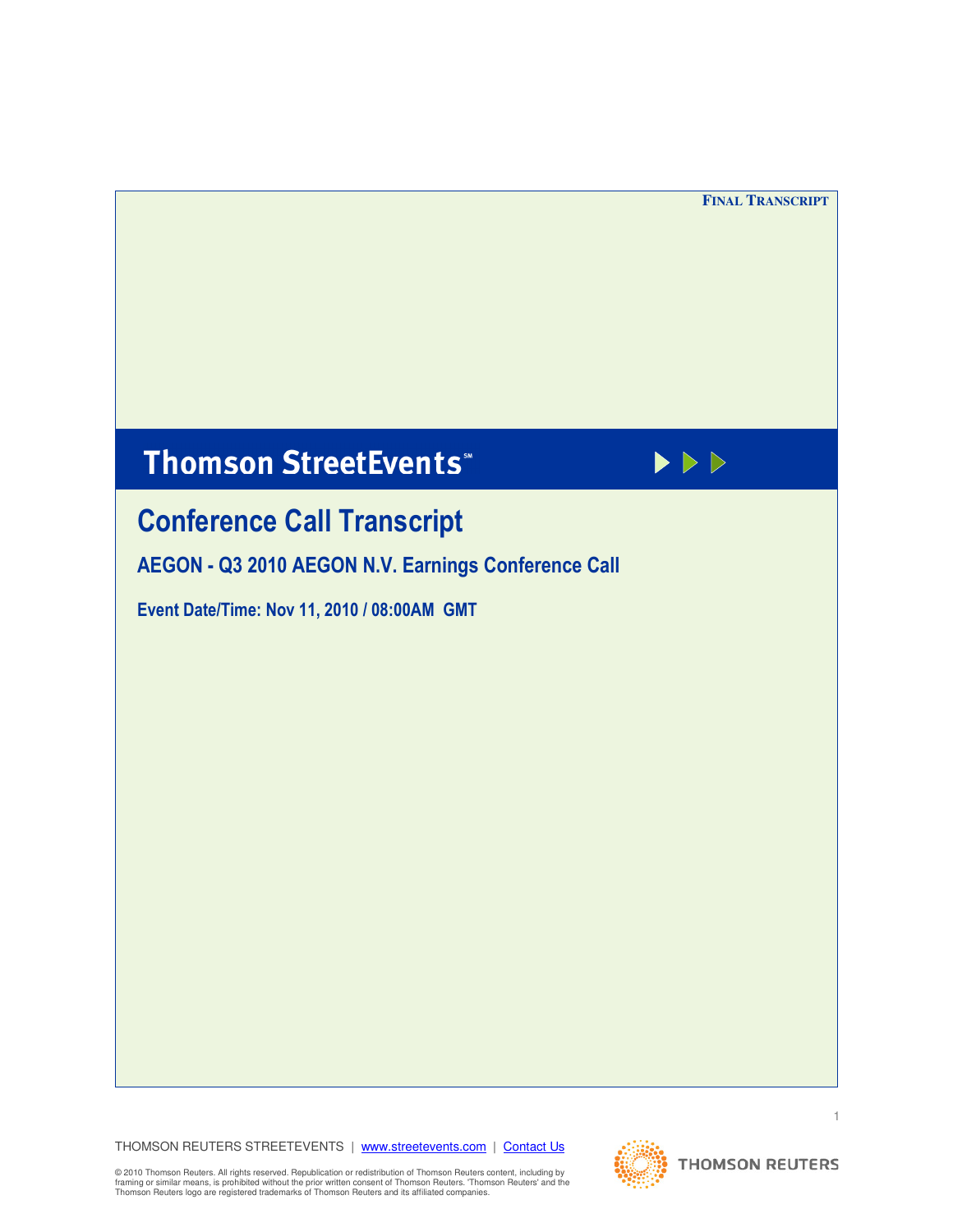## CORPORATE PARTICIPANTS

 **Jan Nooitgedagt**   *AEGON N.V. - CFO* 

 **Darryl Button**   *AEGON N.V. - CFO, AEGON USA* 

 **Michiel van Katwijk**   *AEGON N.V. - EVP* 

## CONFERENCE CALL PARTICIPANTS

 **Farooq Hanif**   *Morgan Stanley - Analyst* 

 **Nick Holmes**   *Nomura - Analyst* 

 **Duncan Russell**   *JP Morgan - Analyst* 

 **Albert Ploegh**   *ING - Analyst* 

 **Farquhar Murray**   *Autonomous Research - Analyst* 

 **Jan Willem Weidema**   *ABN AMRO - Analyst* 

 **Chris Hitchings**   *Keefe, Bruyette & Woods - Analyst* 

 **Francois Boissin**   *Exane BNP Paribas - Analyst* 

 **Thomas Nagtegaal**   *RBS - Analyst* 

## P R E S E N T A T I O N

#### **Operator**

 Ladies and gentlemen, thank you for holding. Welcome to the AEGON third quarter 2010 results. (Operator Instructions). We'll now hand the conference over to Mr. Jan Nooitgedagt. Thank you. Please go ahead.

 **Jan Nooitgedagt** *- AEGON N.V. - CFO* 

 Good morning. Thank you for joining us for this discussion of AEGON's third-quarter results. As always, we welcome this opportunity to update you not only on our financial results, but also on the progress of our business. Joining me today are Daryl Button, CFO of our operations in the Americas, and Michiel van Katwijk, Executive Vice President. Before getting started, let me just remind you to take a moment to review our disclaimer on forward-looking statements, which is at the end of this presentation.

 Let me quickly give you the headlines. In the third quarter, AEGON achieved improved earnings across most lines of business, higher sales and a stronger capital position. Underlying earnings improved substantially compared with the third quarter of 2009. This was supported by the execution of our strategy as well the improvements in the financial markets. New life sales increased in nearly all our markets and gross deposits increased by 38% to EUR9.4b, mainly driven by strong third-party asset management inflows, a clear indication of our shift to more fee business.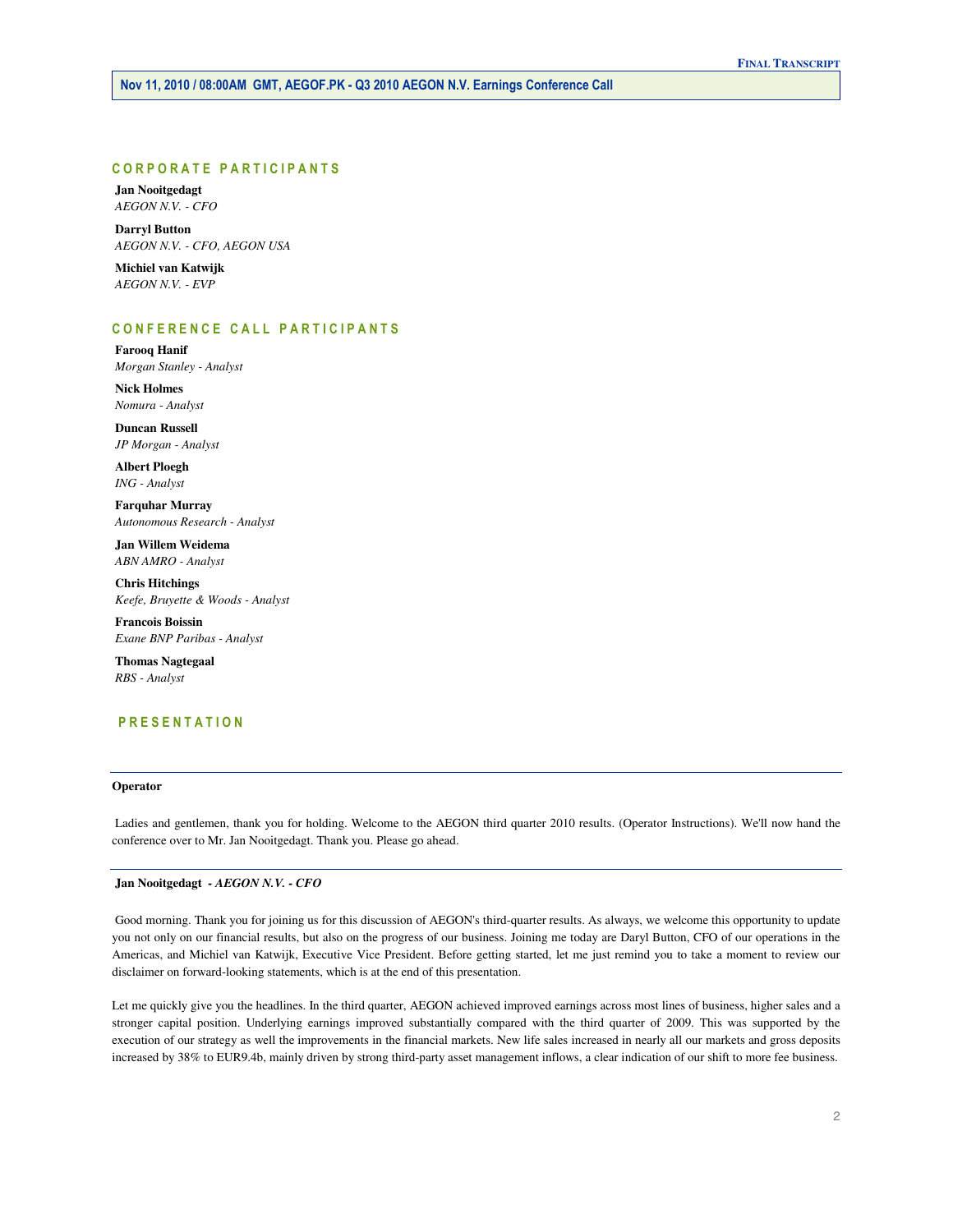AEGON's excess capital position above S&P AA capital adequacy requirements remains strong, and increased over the second quarter to EUR3.3b, despite repayment of a further EUR500m to the Dutch state. Overall, AEGON's businesses performed well in the third quarter and are on track to deliver the benefits of our strategic priorities.

 On slide three, you are well aware of our focus to reallocate our capital to higher-growth markets, increase returns within our existing businesses and make better use of our resources and expertise across our organization. During the quarter we made further progress in restructuring our business in the UK, something I will come back to on the next slide.

 We are similarly on track with our plans for our life reinsurance business Transamerica Reinsurance. As we have announced, we are exploring our strategic options for this business, which includes finding a buyer. We are pleased by the interest in this business from both strategic and financial parties and will communicate further on our progress as appropriate.

 Implementing our strict cost discipline continues to be a priority, which resulted in a 1% decline in total operating expenses during the quarter, while investing in new capabilities like our European data center and our global asset management businesses. We have a number of initiatives underway to further reduce costs, recognizing of course that we must continue to invest in new capabilities and markets to stay competitive.

 You will remember that last June we announced our plans to improve returns in our UK business by implementing a 25% cost reduction in our life and pension operations and refocus our business given the challenges and opportunities of the UK market. During the quarter we announced a number of actions. First, the restructuring of the sales organization, second, the closure of the employee benefit software business, and third, the sale of our third-party pension administration business. At the same time, we are implementing the streamlined organizational structure, which will be fully in place in 2011. We have begun formal consultation with trade unions to assess the impact on job positions and we will keep you informed about progress.

 As you know, restructuring comes at a cost. Consequently the third-quarter results include a restructuring charge of GBP11m. We estimate the total costs to complete our restructuring plans in the UK to come in at between GBP80m and GBP85m, which is equivalent to the targeted annual savings we expect to realize.

 Consistent with our aim to further improve AEGON's risk profile, in October, as you can see on slide five, we further increased our equity hedging on the back-book of variable annuities with guaranteed minimum income benefits in the United States. The way we did so is by extending our existing macro equity hedging program to \$2.3b. As a result, we have now covered approximately 80% of the equity exposure that exists in our back-book of GMIB variable annuities. We expect to have fully hedged this back-book by the end of 2012.

 As we have begun in recent quarters, on slide six, we provide you with this overview of the key indicators of our progress. As this slide makes clear, AEGON performed better according to the main metrics compared to the third quarter last year. In the next few slides I will address the drivers supporting the increases in our underlying earnings, sales and deposits.

Let me start on slide seven with the underlying earnings, which increased 21% in the third quarter compared to the same quarter last year. The strengthening of the dollar clearly had a positive effect for AEGON. At constant currencies, the increase of underlying earnings was 10%.

 The increase in underlying earnings in the Americas was a result of growth of our fee business, lower expenses and higher investment income. Compared with the second quarter, variable annuity earnings were negatively impacted by \$28m as charges of \$56m related to updated policyholder behavior assumptions for variable annuity products, which were updated for lower lapse assumptions, were only partly offset by reserve releases. These charges also impacted earnings derived from our life reinsurance business by \$22m. However, there was a positive effect of \$12m related to VA GMWB assumption changes in fair-value items.

 In the Netherlands, earnings were again strong in the third quarter, totaling EUR97m. In the UK, earnings increased to GBP24m as earnings for the same period last year were affected by an exceptional charge of GBP38m related to a program to improve the consistency of customer records. Finally, most of our businesses performed better in our new markets, except for our non-life business in Hungary due to claims related to severe storms and floods earlier this year. While earnings from our -

 On slide eight, something we have previously addressed with you is the topic of low interest rates and the effect on our sector. As we have made clear in the past, persistent low interest rates are not good for our sector. The industry is clearly exposed longer term to prolonged low interest rates and the risk will gradually materialize in increased capital requirements and put pressure on earnings for all the years that rates remain low. The accumulated impact over man years has the potential to be substantial.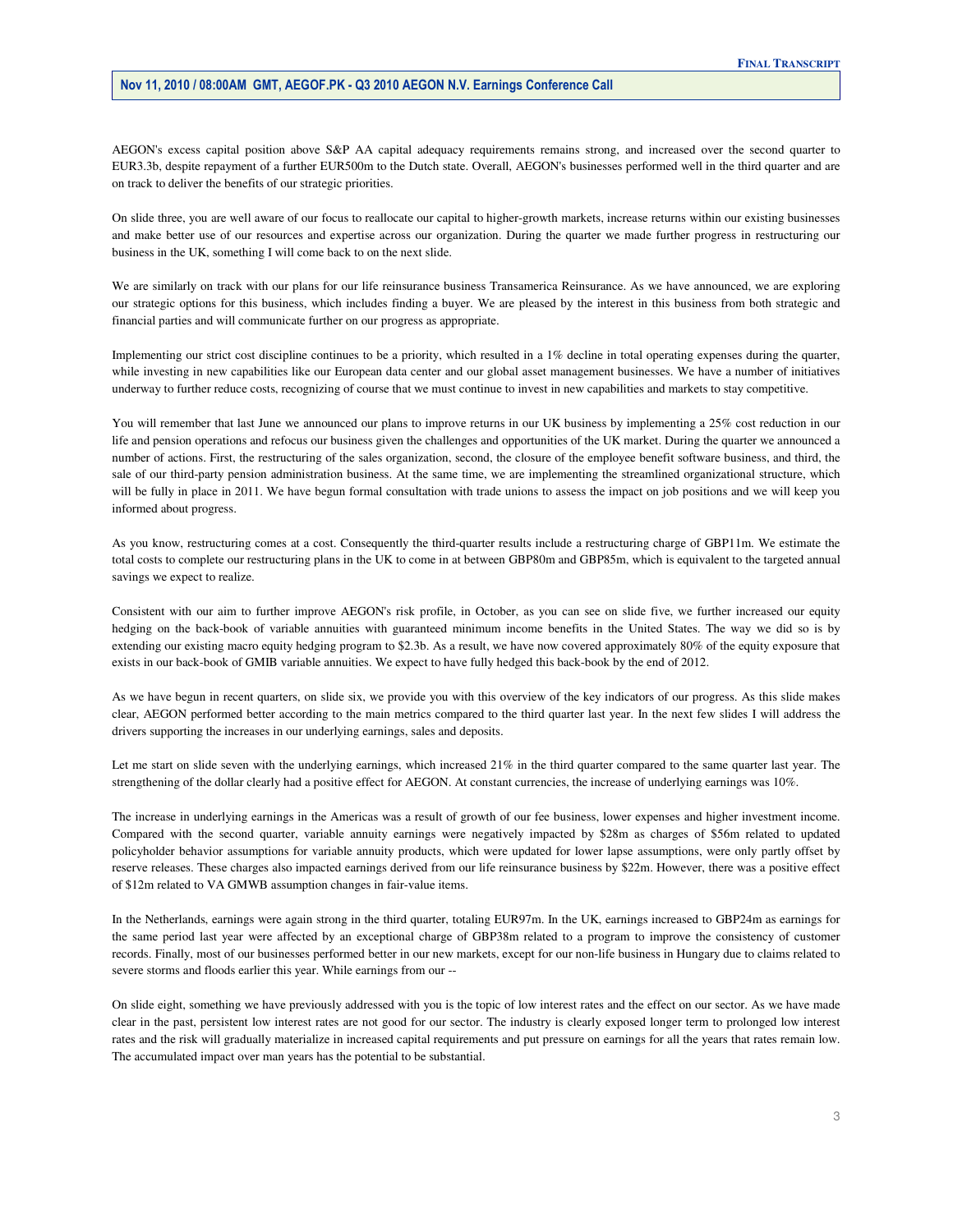However, AEGON has already taken a number of actions to protect in-force business and mitigate the effects of declining interest rates. These measures include increased interest rate hedging and strict asset liability matching. An example of how we are able to limit the impact of the current low interest rate level on our life guaranteed products are the actions we have recently taken in our US universal life business. We have lowered crediting rates, raised prices, pulled single-premium products and closely monitor inflows into existing products.

 Most of AEGON's interest rate exposure is within our business in the Americas. While in the Netherlands we have fully hedged our interest rate risk embedded in the guarantees. Our UK and new markets business are less sensitive to interest rates. We estimate the negative impact from continued low interest rates on underlying earnings from the Americas to be approximately \$20m per quarter in 2011.

 On slide nine, you see that our improving returns within our existing businesses remains one of our key priorities. The clearest path to achieving this objective is of course reducing costs. Operating expenses in the third quarter of this year declined 1% at constant currencies compared to the same period in 2009.

 Cost reductions in our established market of the Americas and the Netherlands were partly offset by investments in new capabilities and new markets. In the UK, expenses increased mainly as a result of higher project costs and due to the restructuring underway. Expenses in new markets increased mainly as a result of our continued investments in growth of our businesses. We are continuing to identify additional areas where we can reduce costs and increase efficiencies, while making the investments necessary to support our ambitions.

 Turning now to the factors supporting the strong increase in net income on slide 10, in the Americas, fair-value items were positively impacted by lower implied volatility and favorable equity markets in the third quarter. In addition, the net hedge results were small, as hedge results from AEGON's macro hedge program were more than offset by the effect of favorable equity markets on guarantees. As you might remember, in the second quarter we explained that we said the short-term equity market return assumption on variable life and variable annuity products in the Americas at 9%. We've decided to keep with this assumption for the third quarter as well.

 In the Netherlands, the positive contribution was mainly the result of the increase in fair value of guarantees more than offset by the hedges. In addition, we realized EUR129m gain on investments. This was mostly driven by gains resulting from normal trading and corporate bonds in the US and sales of high-yield and emerging market debt in the Netherlands. In the category 'other charges', you will see the UK restructuring charge which I mentioned earlier. Finally, earnings from our businesses that have been put in run-off showed an improvement over these quarters.

 Turning now to impairments in the quarter on slide 11, the EUR92m of net impairments reported relate primarily to housing-related securities in the United States. Compared to the second quarter, gross impairments were about at the same level, while recoveries declined.

 In the quarter, US credit impairments amounted to 12 basis points. This is still somewhat above our long-term assumption of 30 to 35 basis points on an annual basis, calculated on our fixed-income portfolio in the US. For the time being, we expect impairments, particularly in the US real-estate-related sectors, to remain at somewhat elevated levels.

Returning now to the positive sales development in the quarter on slide 12, new life sales increased across most of our businesses. The 7% increase was mainly driven by retail sales in the Americas, pension sales in the UK, in addition to favorable exchange rates. The increase was partly offset by lower sales in the Netherlands. Gross deposits, excluding the run-off businesses, were up 38%, mainly as a result of strong third- party asset management inflows. As you are aware, we have been managing fixed annuity sales lower given the current low interest rate environment and the fact that we want to deemphasize spread-based products in favor of fee-based products.

 The decline in VNB was mainly due to lower sales of fixed annuities in the United States and lower immediate annuity sales and margins in the UK. In the Netherlands, VNB declined as a result of lower sales and a decrease in margins. In addition, VNB declined due to a change in business mix, with more fee-based -- with more fee business and less spread business. I also should point out here that 23% of VNB came from our higher-growth businesses in new markets, an indication that we are making good progress in our objective to achieve a better geographical balance.

 On slide 13, AEGON's excess capital position remains strong. The position increased during the quarter to EUR3.3b, above S&P AA capital adequacy requirements. The increase was driven by the positive contribution from earnings and capital preservation measures, partly offset by the repayment of a further EUR500m to Dutch state at the end of August. Of the EUR3.3b of excess capital, EUR2b is held within our operating units and EUR1.3b is held at the holding company.

 Our core capital position, on slide 14, excluding the revaluation reserves, totals EUR17.2b, which is equivalent to 74% of our total capital base and above our target threshold of 70%. It is our aim to increase the proportion of core capital as a percentage of total capital to at least 75% by the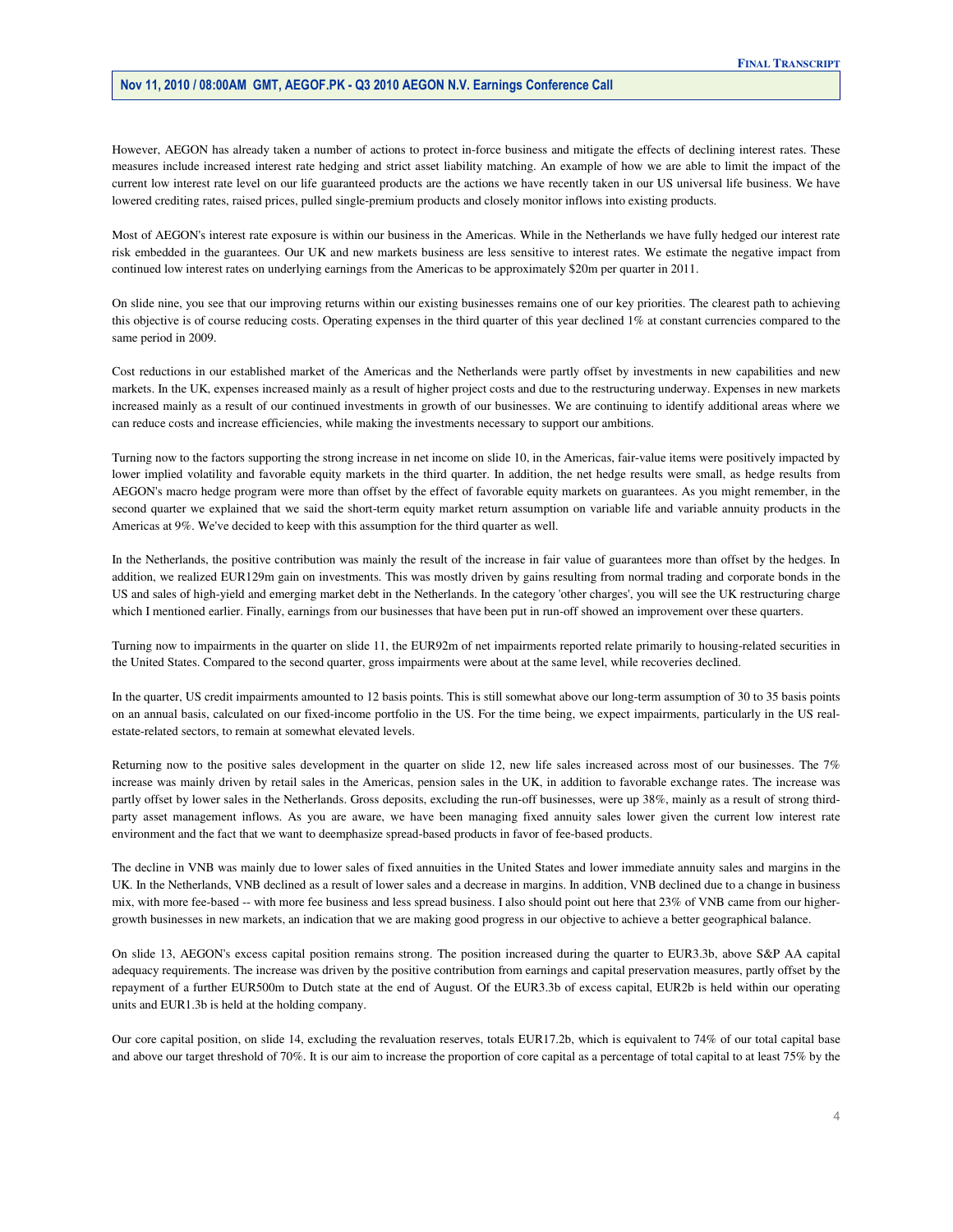end of 2012. I want to reiterate once again our aim to complete full repayment to the Dutch state by the end of June 2011, market conditions permitting.

 As you can see on slide 15, shareholders' equity during the quarter improved significantly to EUR18b. The improvements in credit markets and decline in risk-free interest rates have further improved the unrealized gains on our investment portfolio, which now totals EUR2.3b. A strong improvement in net income also contributed to the increased shareholders' equity. And of course the weakening of the US dollar at the end of the quarter against the euro had a negative effect on shareholders' equity.

 On slide 16, as many of you know, updated mortality tables in the Netherlands show a strong increase in life expectancy. This is naturally something which could have a material impact on life and pension providers. We are currently in the process of assessing the possible impact of this on our insurance reserves in the Netherlands.

 I want to make clear that we do not anticipate an impact on earnings in the fourth quarter with the adoption of these new mortality tables in our calculations. It is clear, however, that higher charges for longevity will have a limited impact on earnings over time. We expect that the one-off impact on our S&P excess capital position is less than EUR250m. All in all, we feel that the impact overall is manageable.

 To briefly summarize, this was a good third quarter for AEGON. Our businesses performed well against all key indicators, underlying earnings, net income, sales and deposits. We continue to make good progress in implementing our strategic priorities and putting AEGON's proven expertise to work for our customers in all our markets.

 Before we take your questions, let me remind you that we will host an analyst and investor conference on December 7 and 8 in New York City. Please contact Investor Relations if you would like to participate. Both Alex Wynaendts and I, along with senior management of the Americas, look forward to meeting you there.

Thank you for your continued interest in AEGON. I'm happy now to take your questions.

## QUESTION AND ANSWER

#### **Operator**

(Operator Instructions). The first question is from Farooq Hanif from Morgan Stanley. Please go ahead.

#### **Farooq Hanif** *- Morgan Stanley - Analyst*

 Good morning everybody. I've got a few questions. On the subject of further hedging of your GMIB book, could you just describe whether this is part of your already-announced capital preservation measures, and what the -- and if not, what is the kind of positive impact on S&P surplus capital on this move?

Secondly, could you also remind us of what in your book remains un-hedged, in WBs and IBs?

 And the third question is on the policyholder behavior assumption change, the amount seems quite small in relation to your assets in both reinsurance and in the VA book. So could you just give us some guide to what has changed and what the risk is of further deterioration of those assumptions going forward? And I'll leave it at that for now so other people can ask questions too.

#### **Jan Nooitgedagt** *- AEGON N.V. - CFO*

 Yes, Farooq. Thank you for your questions. A couple of questions around probably the same topic, the hedging GMIB and GMWB. If I may start asking -- giving you an answer, and I will also ask Darryl to add and to give some flavor on your questions.

 I think it's clear that, under the low interest environment, we have increased our hedging program for these products as well. Your basic questions are about the policy behavior and the hedging program. We have increased our hedging on the GMIB book up to 80% after the quarter in October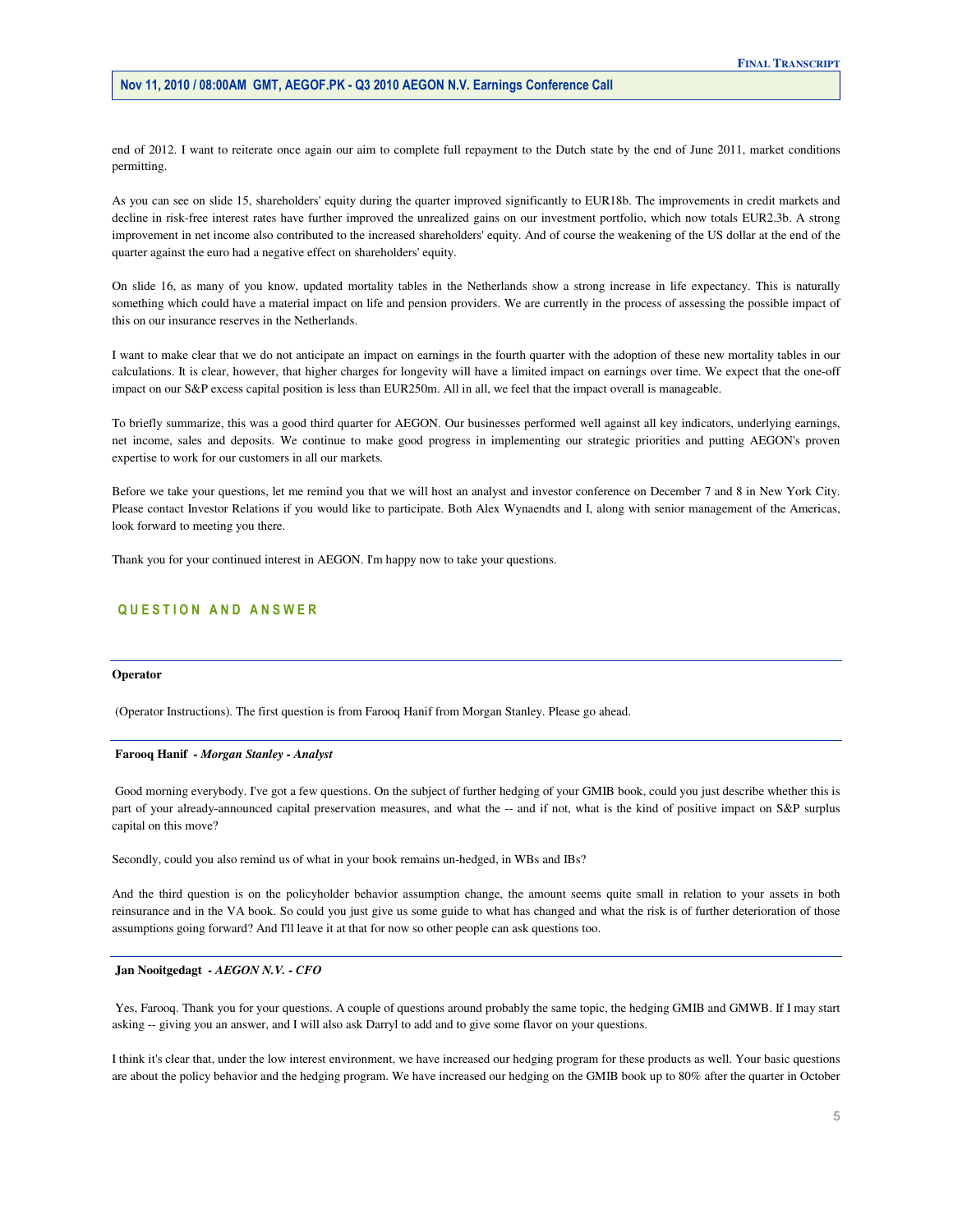and the policy behavior, as you know, we are doing that on a yearly basis. We are reviewing our assumptions and compare the customer behavior and the persistency and the lapses. That had an impact on GMIB, but -- a negative impact on GMIB, but also a positive impact on GMWB. The impact of GMWB has been reported under fair-value items so you have to look at the whole combination of all these impacts in the P&L.

But maybe, Darryl, you can give some flavor around the questions of policyholder behavior and the hedging program.

#### **Darryl Button** *- AEGON N.V. - CFO, AEGON USA*

 Sure. Hi, Farooq. It's Darryl. The -- you asked about the impact on S&P capital from putting the additional hedging on, but the impact on capital is pretty neutral at the time we put the hedges on. It's really more about capital preservation so we're protecting our capital position in the tail as much as or more so than generating or freeing up capital for putting the hedges on themselves.

 You asked about what remains un-hedged. We feel we're about 80% covered now on the IB book of living benefit so there's about 20% still to go. And we'll put that on somewhere between now and the end of 2012. There's also an older book of death benefits that also remains un-hedged. The rest of the living benefits, all the WB and 80% of the IB, are all equity delta hedged now.

 And I think the last question you had, just on the lapse assumption itself, we just really we've recalibrated assumptions to the low experience, the low lapse-rate experience that we're seeing, and we ran it through the models. It was a hit on the IB product. And, as Jan mentioned, it was a benefit actually on the WB product. We designed that product to be less sensitive to policyholder behavior. We're seeing the benefits of that in that product.

#### **Farooq Hanif** *- Morgan Stanley - Analyst*

 May I just follow up on a couple of points? So on the hedging, basically by 2012, equity delta hedge mainly still will be on all the living benefits, but death benefit remains un-hedged and that's just a choice that you've taken. What about interest rate hedging on that? That's one question. And actually, yes, that's it.

#### **Darryl Button** *- AEGON N.V. - CFO, AEGON USA*

 Yes. The interest rate hedging on all the WB business, so from 2003 forward, we've got interest rate hedging in place there. So it's the older book of IB, where we're starting with the delta hedging and we have not put any interest rate hedging on that book. I think once we get all of the delta hedges in place and get that up to 100% cover, then we'll focus our efforts on potential to grow our interest rate hedge.

#### **Farooq Hanif** *- Morgan Stanley - Analyst*

And I'm presuming you'll give all the information about this at your investor day anyway?

## **Darryl Button** *- AEGON N.V. - CFO, AEGON USA*

Yes.

 **Farooq Hanif** *- Morgan Stanley - Analyst* 

Okay. Thank you very much.

#### **Operator**

Thank you. The next question is from Nick Holmes from Nomura. Please go ahead.

 **Nick Holmes** *- Nomura - Analyst*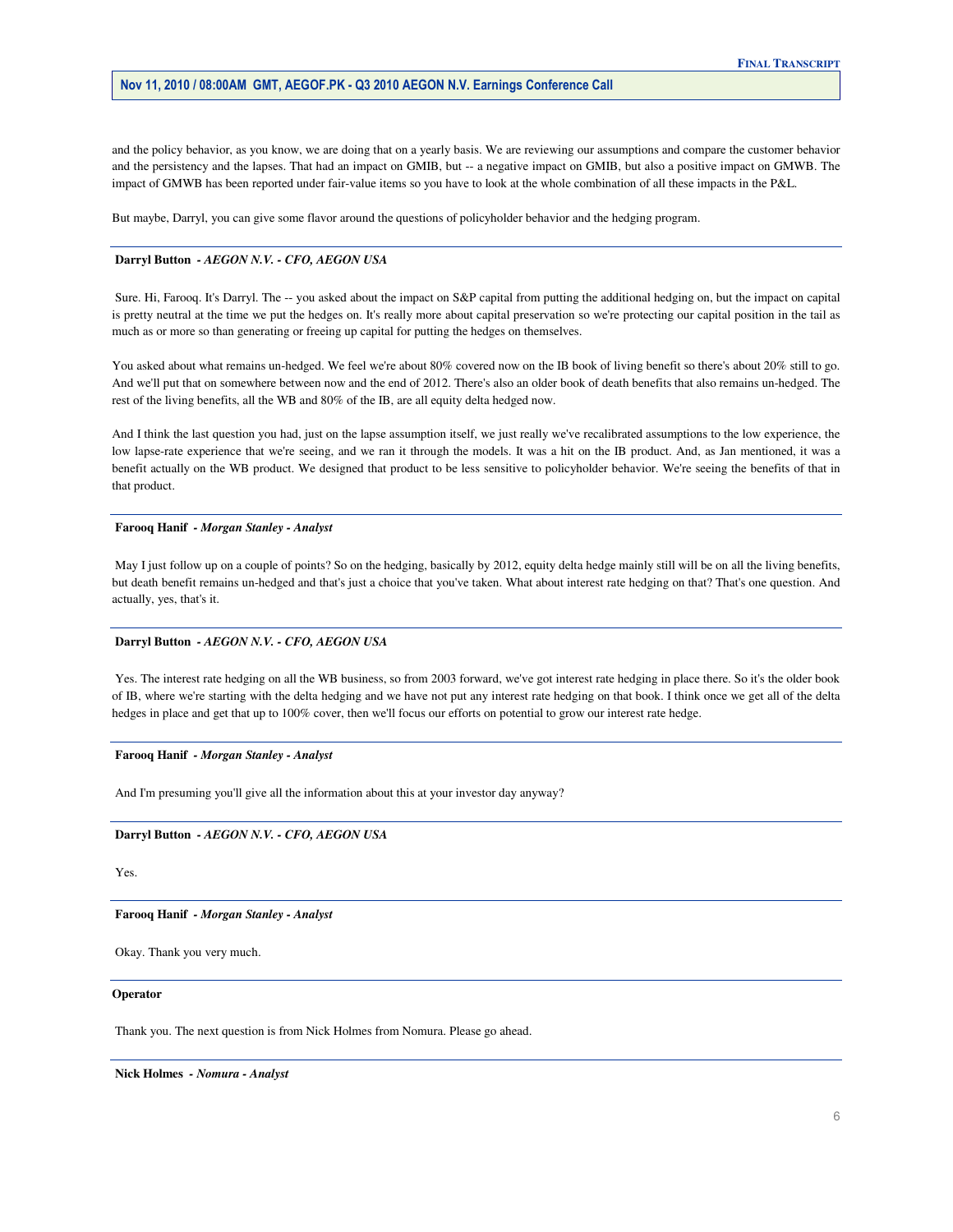Yes. Hello there. Thank you very much. I really wanted to focus on your surplus capital and I had a couple of questions which I was hoping you might be able to give us more color around. I know it's a difficult area for you to be specific about, but I think it's very important for investors. So I was hoping for a bit more color.

 And those questions are can you give us a rough range of the amounts of capital that you think you can generate between now and June? I think in the past, for example, you've said EUR600m of retained earnings at holding company over 12 months. Would you still, for example, say that that is relevant?

And on the capital preservation, if you could give us more color there.

 And then secondly, the other side of the surplus capital question is how much do you actually need. And I wondered if we could just revisit whether, say, EUR1.5b is the figure, I think at the last conference call you suggested it was around about EUR1.5b, whether you think that, in a normal market, is the correct sort of level that you would be looking for. Thank you.

#### **Jan Nooitgedagt** *- AEGON N.V. - CFO*

Yes. Thank you, Nick, for your questions and I can see that you have an interest in the answers. You know we are very pleased, let me starting by that, is that we have a very strong capital position at the end of the quarter, also after having paid the EUR500m in this quarter. And we also have said is that we will release EUR500m for the second half of this year. And looking at going forward, it's very hard to tell in extent of numbers how much capital we will upstream from the business units into the holding.

 I think there are, of course, and you are asking this question also, keeping in mind that we have committed ourselves to pay back the Dutch state EUR1.5b by the end of June 30, 2011, and we continue to say that committed to that paying back the Dutch state if markets permit. And on the other hand you should also consider that we are reviewing our portfolio and we also have said is that we are looking for strategic alternatives for our reinsurance business.

 I just have said also in the presentation that we are on track, but it's too early to say when and how and what. So it is a difficult question about up- streaming how much capital from the business units. Clearly we need, paying back the Dutch state EUR1.5b, we need EUR2.25b, but we like to keep open alternative options the way we pay back the Dutch state.

#### **Nick Holmes** *- Nomura - Analyst*

 Yes. And could I perhaps just be more specific on the surplus capital that you in normal markets think that you require? I think EUR1.5b was the figure that was indicated at the last conference call. Is that something that you would say is still relevant?

#### **Jan Nooitgedagt** *- AEGON N.V. - CFO*

It is -- in excess capital -- we feel quite comfortable that we have now excess capital in the holding of EUR1.3b, as you might imagine. It's hard to predict any upstreaming of what is under normal circumstances (technical difficulty).

#### **Nick Holmes** *- Nomura - Analyst*

Pardon? But one -- (multiple speakers).

 **Jan Nooitgedagt** *- AEGON N.V. - CFO* 

What we -- I can give you a different answer in a way. What we -- what our priority is upstreaming capital dividends from -- leasing capital, upstreaming dividend from the business units, looking for, as we have said, for alternatives, alternative options for our reinsurance business. And, all in all, you have to consider that paying back the Dutch State.

 **Nick Holmes** *- Nomura - Analyst*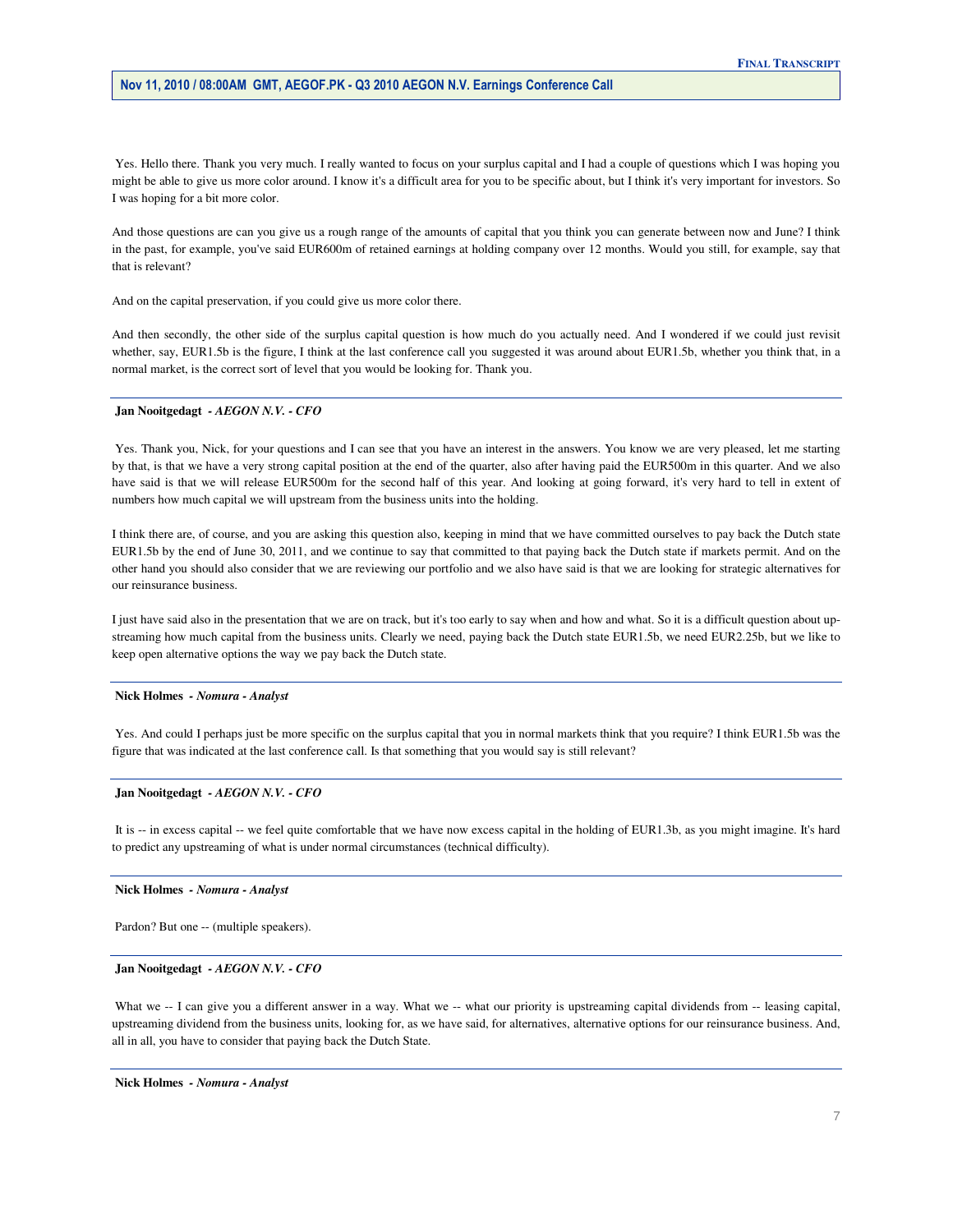Okay. So we can -- you sound fairly confident about it, so is that a correct interpretation?

#### **Jan Nooitgedagt** *- AEGON N.V. - CFO*

I feel confident that we keep our commitment and we do everything to do that. Of course if markets are permitting us to do that.

#### **Nick Holmes** *- Nomura - Analyst*

Okay, that's great. I'll stop pestering you. Thank you very much.

 **Jan Nooitgedagt** *- AEGON N.V. - CFO* 

Thank you.

#### **Operator**

Thank you. The next question is from Duncan Russell from JP Morgan. Please go ahead.

#### **Duncan Russell** *- JP Morgan - Analyst*

 Good morning. First question is on the investment portfolio in the US. You've obviously got a nice net unrealized gain position now on that investment portfolio, but you've still got quite large gross unrealized losses on your financial institutions bond portfolio, and also on some of the real estate housing-related securities. Given what's happened to interest rates, can you just comment on those gross unrealized losses and why you still think you don't need to impair those specific securities, given where interest have come and what that implies?

 Second question then is on the life reinsurance business. There's obviously a very large DAC asset there. How should we look at that DAC asset? Is there a K-factor or something you can give us or what's the best way of measuring of that DAC asset and the viability of it?

 And then third question on, just on the holding company cash flows. It looks like you upstreamed EUR200m in the quarter taking you up to the EUR1.3b. In my notes I seem to reconcile -- remember you saying that you were going to get EUR1.6b by the end of the year in the holding company. So A, is that right? And B, is that on track? Thank you.

#### **Jan Nooitgedagt** *- AEGON N.V. - CFO*

 Yes, thank you Duncan. The first question was about the investment portfolio. You know there are strict accounting rules around taking impairments on investment portfolios and we are following these rules. We also have said is that we believe that impairments will continue to be at elevated levels, but of course much lower than if you compare it with last year. I don't think I have anything to add to that.

 And about the upstreaming - that was your last question about the upstreaming - I didn't understand exactly what you mean with excess capital in the holding, EUR1.3b to EUR1.6b. We feel that our excess capital position in the holding is quite strong. And, as I said earlier, is that it is our priority to stream up dividends from the business units, as you can imagine, to the holding and to have a strong as possibly position in the holding. In -- yes, as our priority is paying back the Dutch State by June 30 next year. So all our effort is based on releasing capital in the business units and upstreaming dividend to the holding.

#### **Michiel van Katwijk** *- AEGON N.V. - EVP*

 And Duncan, this is Michiel. During the third quarter we actually upstreamed more than EUR0.5b from operating companies. Remember we repaid EUR0.5b to the Dutch State. So net-net, after repayment the excess capital position in the holding was up I guess a little over EUR100m to EUR1.3b. I don't think we've ever indicated that we would -- a target for excess capital position. But obviously it is our focus, in order to repay the State, we need to have the capital punctual in the holding. So we will continue to focus on bringing up capital in our operating companies.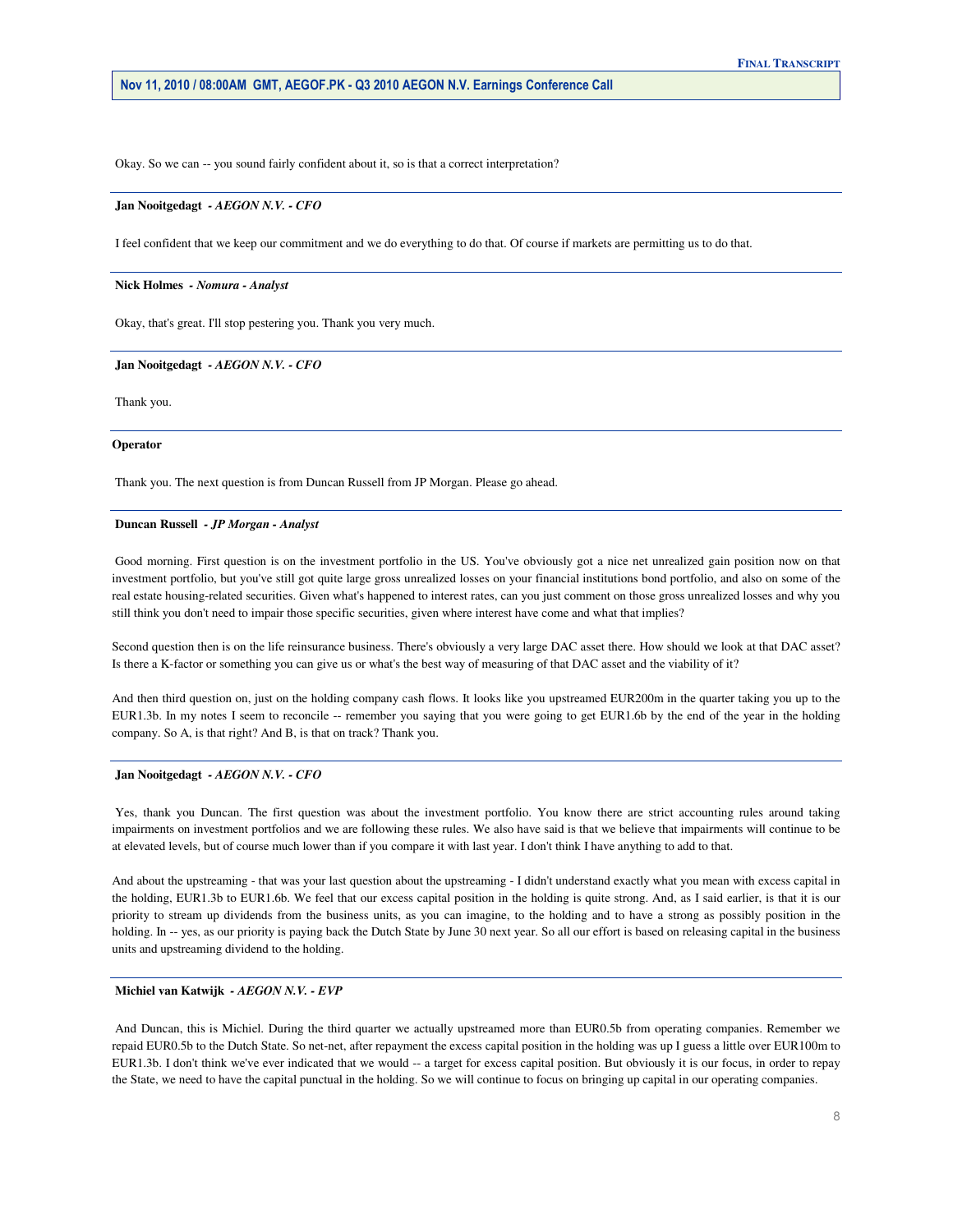Your second question, maybe Darryl can you take that question about interest net?

#### **Darryl Button** *- AEGON N.V. - CFO, AEGON USA*

 Yes. Hi Duncan, it's Darryl. You were asking about how I think about the DAC asset on reinsurance. First of all, it's mostly term insurance. It's pretty much all term insurance through our Reinsurance business so there's not really a K-factor per se. It's about a (inaudible) style accounting. What I can say is that we subjected to our normal asset adequacy and loss recognition analysis for the accounting standards and demonstrate through our auditors that the asset is recoverable. So that's not really an issue. The broader issue is of course we're seeking a transaction on the sale so that will all sort itself out through the final accounting of the sale transaction that we're working on.

#### **Duncan Russell** *- JP Morgan - Analyst*

Okay thanks.

#### **Operator**

Thank you. The next question is from Albert Ploegh from ING. Please go ahead.

#### **Albert Ploegh** *- ING - Analyst*

Yes, good morning all. A couple of questions from my side. First is on the core capital target of 75%. I recognize the progression made on the surplus capital, but nevertheless the upcoming sale of Transamerica Re, which still I think potentially will be sold below book, you will get basically a hit on this ratio as well as you redeem the state aid. So how comfortable are you still on achieving this target without alternative measures, like still a small equity issue, to give some comfort there?

 Second question would be on the longevity risk. You gave some clear guidance there, but is it possible to give maybe the size of the current provision for longevity risks and to what kind of technical reserves it is related, to get a bit more feeling of size and scale?

 And finally on the derivatives impact in the Netherlands, that was always a very difficult line to forecast. But, yes, the size was pretty big in the third quarter. Is there any explanation for this?

And then how to look at Q4 as interest rates I think have on average moved up slightly? Thank you.

#### **Jan Nooitgedagt** *- AEGON N.V. - CFO*

 Yes. Thank you Albert. Your first question about 75% and going forward, I think we feel comfortable because we have a target for the end of 2012. It's also you have to take all kinds of issues into account. It's results in the first place, which add to the shareholder's equity. Second place is a potential transaction of Reinsurance business has a lot of complicated accounting issues so it's, I think it's too early to say anything about that.

 It's, as we have said also earlier, selling a reinsurance business is a complicated business. It has to do also with all kinds of transactions, reinsurance transactions. So the accounting of that still has to be considered and it's difficult to say anything at this moment in time. So I -- the only thing what I can say -- and we know more than you do -- but we feel comfortable about the target for 75% over two years.

 The second question is the longevity risk. We are assessing and of course all accounting around longevity risk. And I have also said what we believe is the impact on our earnings, we have said that we don't believe that has any impact on our Q4 underlying earnings or at net income of the Netherlands. We also have given you an indication maximum [SNP] of EUR250m. I think based on that you can do a lot of calculation that it is substantial, but all in all not for us as a global company.

 Derivatives, that's an interesting question because if you look at the markets and the volatility also in Q3, I think the outcome was very positive, especially for the Netherlands. And if you ask me do you expect the same amount or that magnitude in Q4, it's more likely that it is less and could also be even minus. It is a fair value item and guarantees have gone up because of the markets. But I can tell you that we have a very, very good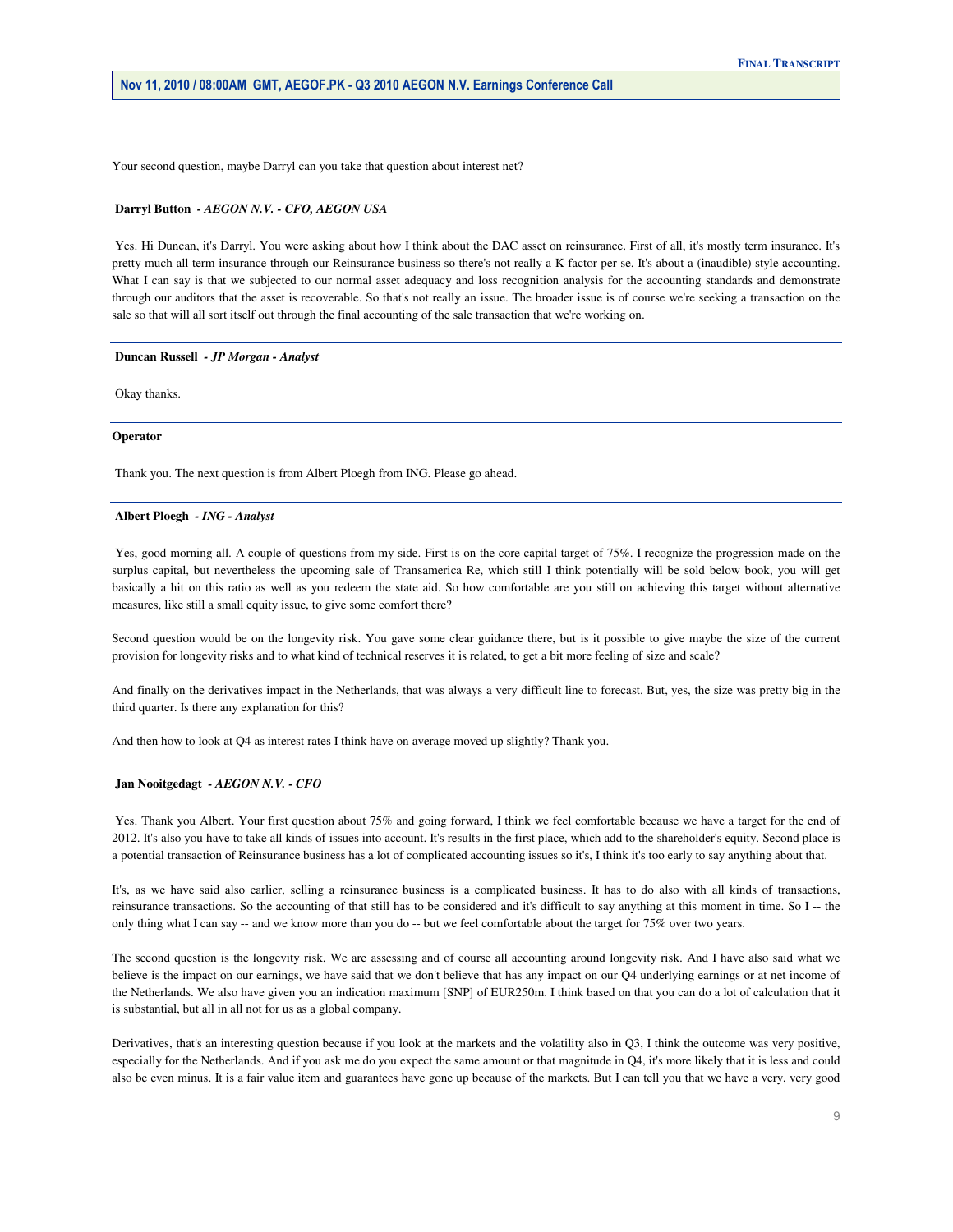hedging program. Based on the experience I have on the last couple of quarters the results were as we had expected. So I feel quite comfortable, but, as you also have said, is that it's a high amount for the Netherlands for this quarter.

#### **Albert Ploegh** *- ING - Analyst*

 Maybe a bit of a follow-up on the last one. Also if you look at your IGD ratio compared to some other local Dutch players, that basically reported decline in the third quarter. You have moved it up slightly, basically also shown I think some different hedging approaches. So how in general are you positioned in the scenario that interest rates do rise? Is it then basically some things will turn quite negatively or do you also have the upside available for you as well?

#### **Jan Nooitgedagt** *- AEGON N.V. - CFO*

No, I don't think we, if rates go up -- because we have, as we have said, in the Netherlands fully hedged. I also don't believe that it has a very negative impact on our IGD ratios.

#### **Albert Ploegh** *- ING - Analyst*

Okay.

**Operator** 

Thank you. The next question is from Farquhar Murray from Autonomous. Please go ahead.

#### **Farquhar Murray** *- Autonomous Research - Analyst*

 Morning, gentlemen. Just two questions from me. Just in terms of the stat earnings, I mean in terms of excess capital bridge obviously we're looking at about EUR0.6b of stat earnings coming through in the quarter. That looks a little bit high versus recent run rate and I just wondered if you could give an explanation about what drove that? And in particular whether obviously it has any implications for the EUR1b-type number you've discussed before in terms of free capital from the sub level?

 And then secondly just on the longevity issue, presumably you're going to bleed some of that through earnings in the future. And I just wonder if you could give us a sense of the time-frame, i.e. is it over 20 years for instance? And is there any particular lump about where that will turn up in the future? Thanks.

 **Jan Nooitgedagt** *- AEGON N.V. - CFO* 

Thank you for your questions. About the gains investment, stat earnings.

#### **Michiel van Katwijk** *- AEGON N.V. - EVP*

 Stat earnings were high this quarter, Farquhar, because we have had higher realized gains during the quarter as well. I think that you should not expect this level as a base level going forward. And we would also look at this quarter as a very strong quarter for stat earnings.

#### **Jan Nooitgedagt** *- AEGON N.V. - CFO*

 The longevity in the Netherlands, I think it's good to understand this that we are talking about a very, very long period, and there's more than 50, 60 years it can be. So the impact, clearly there is an impact, but if you take over such a long period of time it is a very limited impact and it will go up. What we also do in our Dutch business that we keep strengthening our reserves based on actual experience, which we have been doing already for the last 10, 20 years. So the impact really for the short term is very, very limited.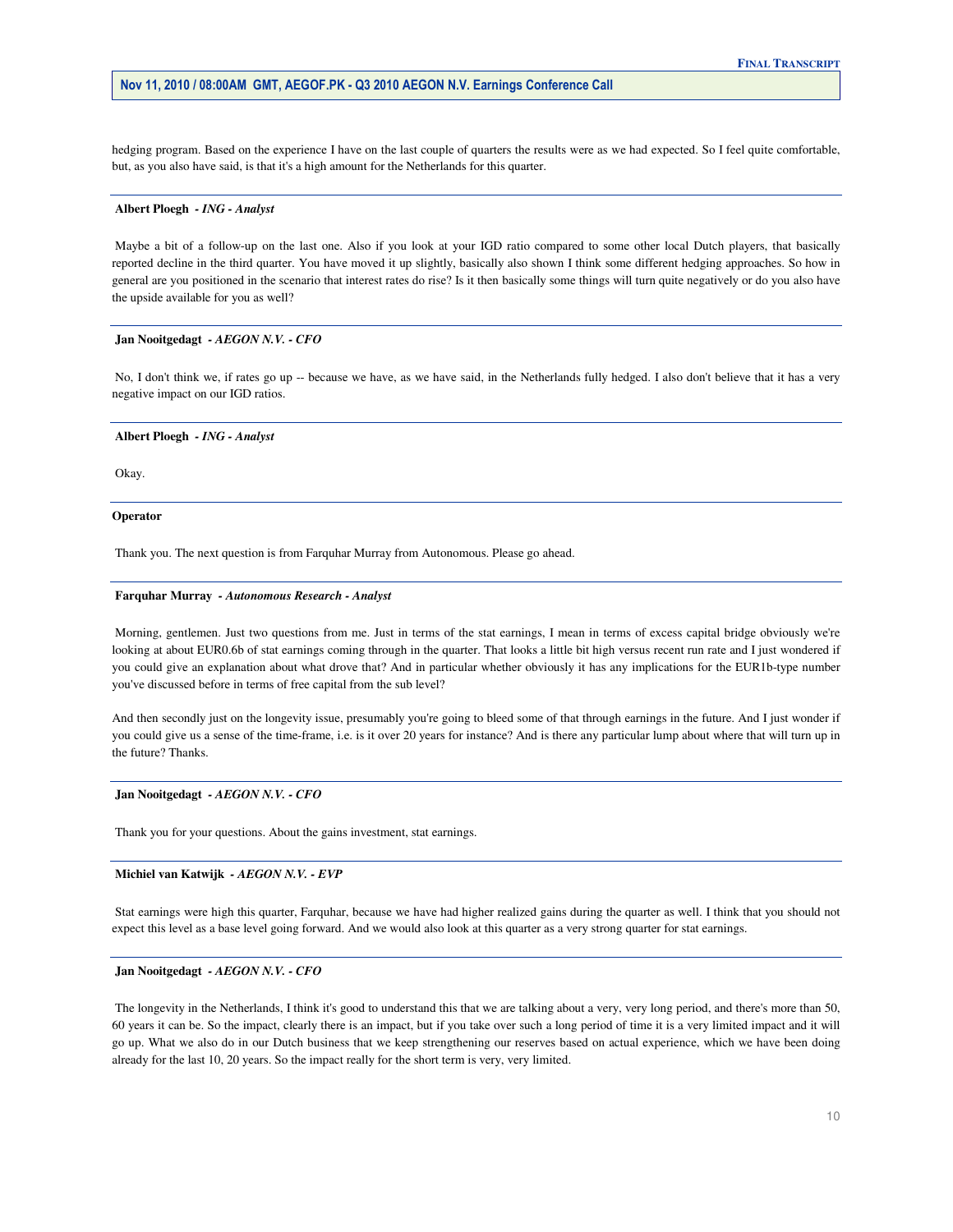#### **Farquhar Murray** *- Autonomous Research - Analyst*

Thanks.

#### **Operator**

Thank you. The next question is from Jan Willem Weidema from ABN AMRO. Please go ahead.

#### **Jan Willem Weidema** *- ABN AMRO - Analyst*

 Good morning all. Sorry, a few questions. Firstly, the longevity item, will that have an impact on equity in your Dutch holding company right away or only when the earnings filter through?

 And now that the longevity issue is known, do you expect Dutch regulators to become more lenient to upstreaming from capital from the operating company to the holding company?

With regards the tax benefits in the US of non-DPA losses, can we expect more of that going forwards?

Thirdly, the \$20m impact of interest movements, is that compared to this quarter or to what run rate? That was it for now.

#### **Jan Nooitgedagt** *- AEGON N.V. - CFO*

 Yes, about your first question and the impact on equity in the Netherlands, first of all we are not yet finalized the whole review of the impact of change in mortality tables. But what's important is to understand is that in what we use in the Netherlands is so-called adequacy test, liability adequacy test, and the outcome of that test is important how to account for the longevity. But the outcome is also, in that sense, it could always have also going forward an impact on equity.

 But, as I said earlier, the impact, that has to do with all kinds of, yes, the interest rates and also in that the way you do the adequacy test. And that outcome, we still have to do a reviewing the whole impact of longevity on our equity. But it, the impact on earnings, as I said earlier, is very, very limited.

 The next question was about the \$20m, you mean? Is there something, Darryl, you want to add? We have said -- your question was, was it based on this quarter? We have calculated based on the interest levels of today and also taking into account the results of this quarter for the US business. Darryl, if you want to add.

#### **Darryl Button** *- AEGON N.V. - CFO, AEGON USA*

Yes. I would say it's obviously a bit of a soft estimate because you hit on the issue it's compared to what.

 **Jan Willem Weidema** *- ABN AMRO - Analyst* 

Yes.

#### **Darryl Button** *- AEGON N.V. - CFO, AEGON USA*

 And as we look forward into next year in the great environment that we're in and we compare it to where our projections were a year ago, and that year-over-year basis reflecting the fact that rates have been lower than what we estimated last year and we see them staying lower into 2011. When we put that all together and take a look at what the impact that's having on our earnings, we're coming up with a little less then 5%, which is around the \$20m a quarter that you're seeing.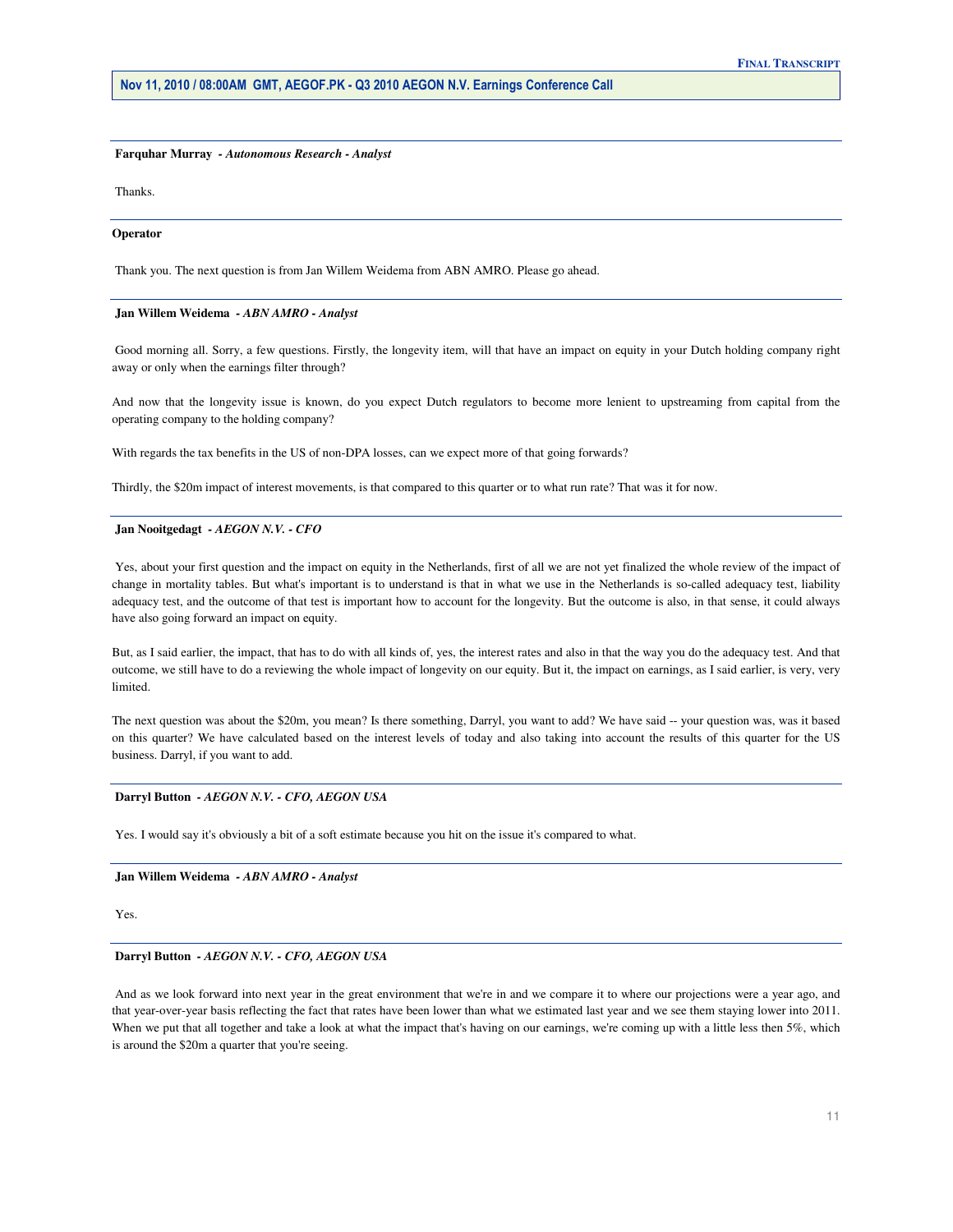#### **Jan Nooitgedagt** *- AEGON N.V. - CFO*

Yes, the second one was the question about the tax benefits. What I can tell you is that we do every quarter, we assess our deferred tax assets, what is realizable and what is not realizable, and based on that we do our accounting for this quarter. And also in the future you could have benefits from that assessment quarter by quarter.

#### **Jan Willem Weidema** *- ABN AMRO - Analyst*

And can you maybe say how big the unrecognized portion of losses is currently?

#### **Jan Nooitgedagt** *- AEGON N.V. - CFO*

 I cannot give you an answer about that, but we do every quarter an assessment of what is realizable and what's not realizable. But the whole amount, what our tax position is at this quarter, yes, that depends also heavily from the financial markets of course.

#### **Jan Willem Weidema** *- ABN AMRO - Analyst*

Alright, thank you.

#### **Operator**

Thank you. The next question is from Chris Hitchings from KBW. Please go ahead.

#### **Chris Hitchings** *- Keefe, Bruyette & Woods - Analyst*

 Hi. Thanks very much indeed. A couple of issues. Just following up on the tax, is it possible for you to help us --- rather than ask a complicated question; let's ask a simple one. Can you guide us as to how much longer you reckon the super-low tax charge that you've been enjoying and will persist? I seem to have notes that there were exceptional elements in the past and that it would return to normal, but it doesn't. Can you help us a little bit more on that?

Secondly, a technical thing, are you disclosing your US RBC ratio at the moment?

 Third question, big reduction in the loss from run-off businesses and can you give us some guidance as to what the likely ongoing run rate there is now?

 And finally, I mean you gave us a lovely slide on how the [promise], the impact of low interest rates and if they persisted. It didn't seem to have any numbers conclusions. Could you tell me, just as a theoretical exercise, if interest rates stayed where they were for the next decade how long before your earnings become negative? Have you done that test and could you share us the answers? Thank you.

#### **Jan Nooitgedagt** *- AEGON N.V. - CFO*

 Yes, thank you for your detailed good questions, Chris. Tax, I can understand that you have the feeling is this is very difficult. And you are right because -- but that has also to do with the past, our history, the financial crisis we have gone through, the losses we have made which are not all recognized. The fact that we are able to recognize these tax losses now is by making tax profits. And maybe Darryl will -- can a little bit say more about that.

 And that is going forward -- every quarter, what I said earlier, you have to make an assessment of your tax position of what is, what do you feel is realizable, what's not realizable. And that's -- we do have a lot of tax losses going forward and we take into account what we can realize under the IFRS current rules.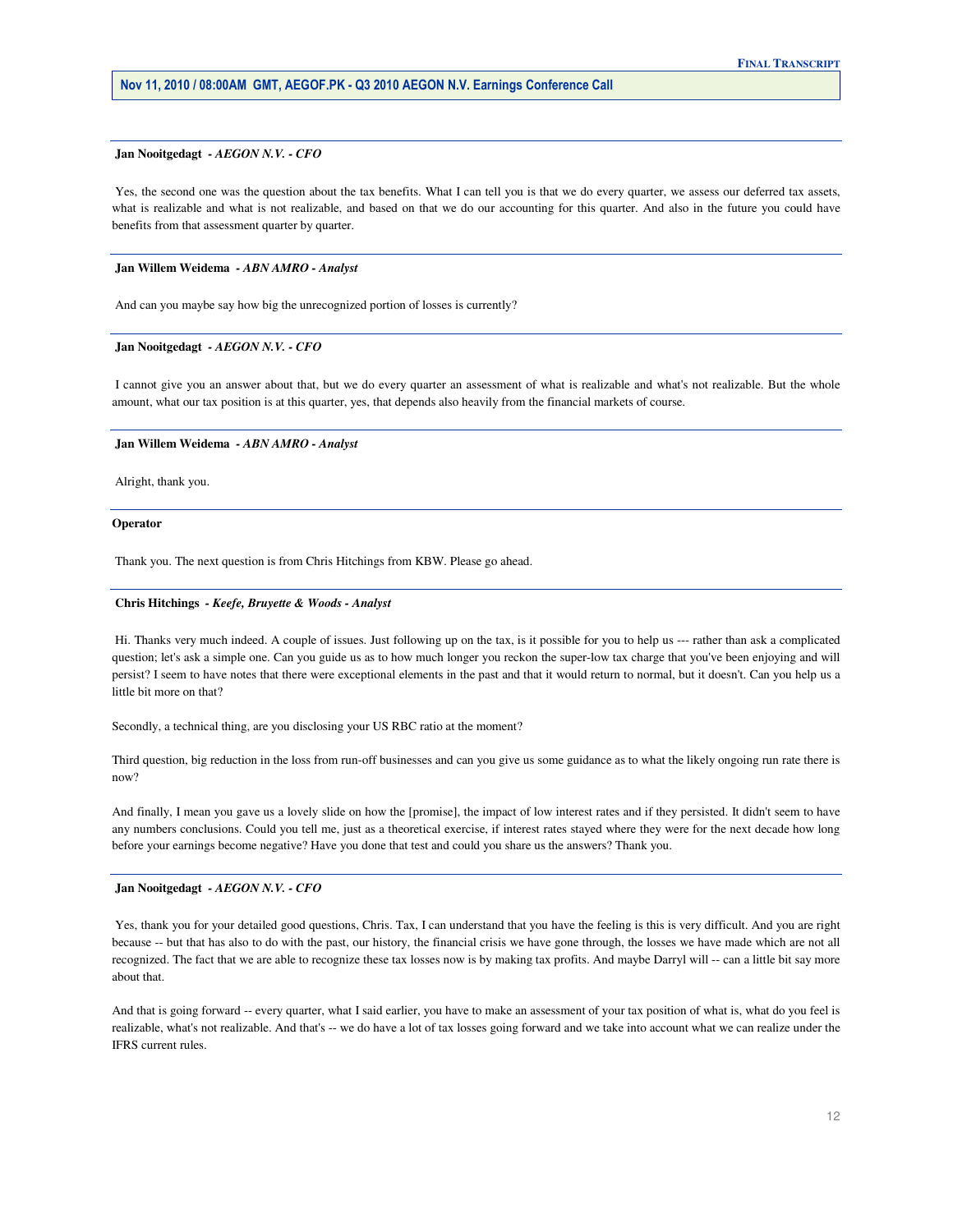Yes, is there a lot to say more? Probably when markets improving at a certain point in time we'll have more and more a normal, decent tax charge in our account. But the financial crisis we just have behind us, the losses, so we probably will have some benefits going forward. Is that, Darryl, a good summary or a -

#### **Darryl Button** *- AEGON N.V. - CFO, AEGON USA*

Yes, I think that is a good summary. I think, Chris, what you're seeing is you're seeing the capital losses that we took through the heart of the crisis are now coming, the tax benefits of those are now coming through in US tax code. You have to offset tax capital losses with capital gains. This is one area where the low interest rate environment is actually helping our tax planning strategies in being able to crystallize capital gains to offset those capital losses. So we're seeing tax benefits come through.

You also asked about RBC ratio; I'll go ahead and answer that. We expect it to be - it's an estimate as you know and we'll calculate at the end of the year -- but I think we're in the high 300s right now.

#### **Chris Hitchings** *- Keefe, Bruyette & Woods - Analyst*

How high?

#### **Darryl Button** *- AEGON N.V. - CFO, AEGON USA*

How high? In the 390s.

#### **Chris Hitchings** *- Keefe, Bruyette & Woods - Analyst*

How high in the 390s?

#### **Darryl Button** *- AEGON N.V. - CFO, AEGON USA*

Come on, Chris. I think the answer is as far as my estimate goes, Chris.

#### **Chris Hitchings** *- Keefe, Bruyette & Woods - Analyst*

Thank you.

#### **Jan Nooitgedagt** *- AEGON N.V. - CFO*

So as estimate, that's far enough.

#### **Darryl Button** *- AEGON N.V. - CFO, AEGON USA*

 I think there was another question on the run-off business being better; maybe I'll go ahead and deal with that one as well. We did do some training for ALM in duration management purposes in the fixed annuity portfolio. Unfortunately that led to a trading off and selling away of some of the transfer assets in the institutional run-off portfolio and fixed annuity portfolio. That had the effect of reducing the yield transfer between the two portfolios so you actually see a little bit of a compression in the fixed annuities with an offset of better earnings in the run-off portfolio.

 **Jan Nooitgedagt** *- AEGON N.V. - CFO*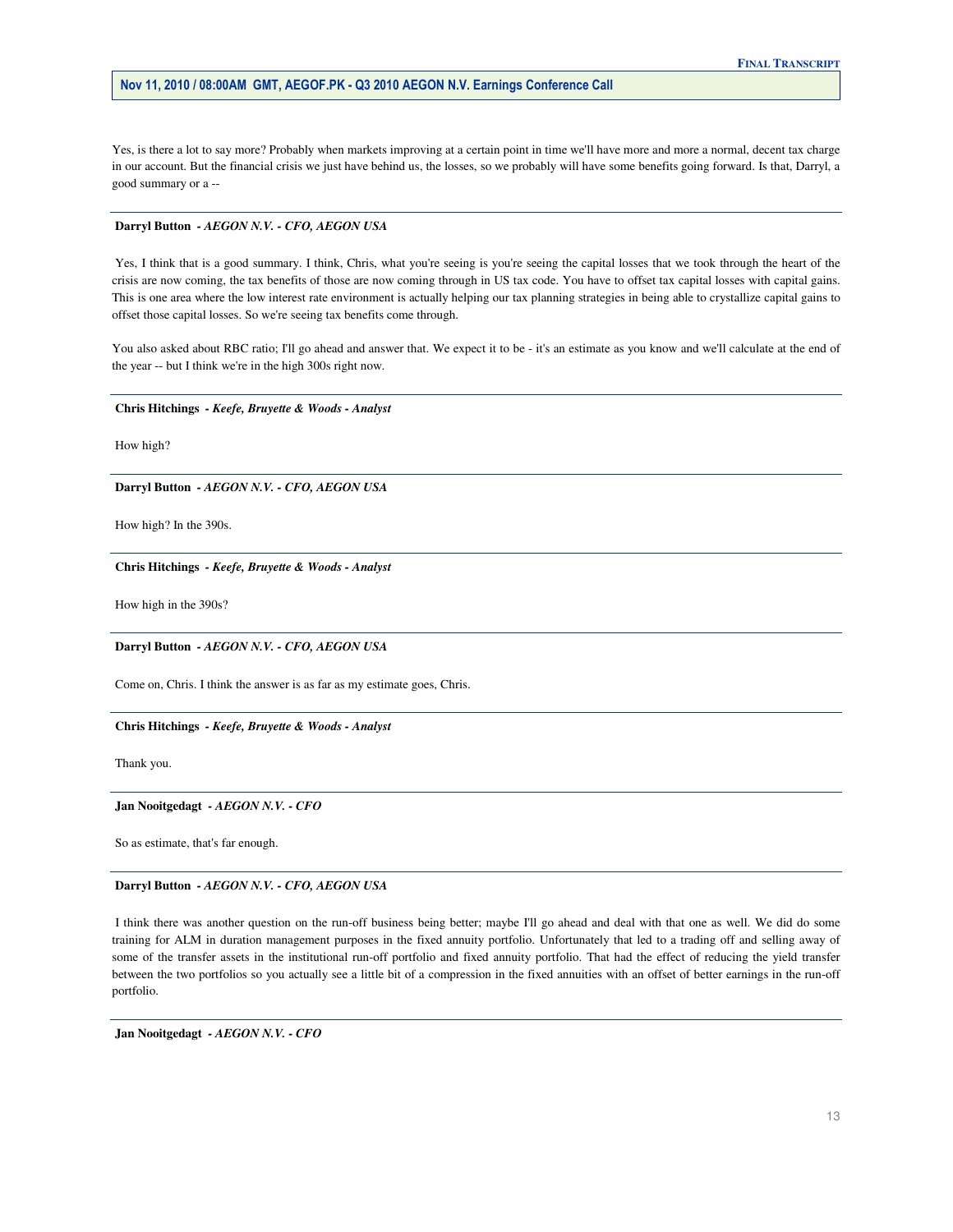The -- if I may add about your last question about low interest environment, if you ask about the decade, the coming 10 years, of course we make scenarios with our risk management people about all kinds of scenarios for the coming years. But I think that what you should also keep in mind is a change in our business mix, in our strategy, from more flat-based business into fee-based business, which of course is we are depending in future less on interest rates.

We have given you some guidelines based on our earnings and a low interest rate this quarter for the coming year, for 2011. This is I think a big help for you as well to have a feeling about our -- how sensitive we are for the low interest environment, especially in the US. We have also given you a couple of times I think guidelines that we are fully hedged in the Netherlands. We have a [big] ALM matching in our fixed annuity business. And you also know our business in the UK, I think, Chris. We cannot tell you how the world will be over 10 years, but we will manage also under this low-interest environment. But we also have said that it is of course not positive for the industry.

#### **Chris Hitchings** *- Keefe, Bruyette & Woods - Analyst*

 Yes. It was a just a question of how negative. And on the run-off business, sorry just can I clarify that? Are you suggesting that this compression is a one-off in this quarter or will that persist?

#### **Darryl Button** *- AEGON N.V. - CFO, AEGON USA*

No Chris, I think where we're at is a more of a persisting level going forward. And there was about a \$20m flip between the run-off portfolio and the fixed annuity portfolio and I think that that's a persisting number going forward.

#### **Jan Nooitgedagt** *- AEGON N.V. - CFO*

 And Chris, maybe to add related to your question on low interest rate, we have indicated that we think that the quarterly impact on earnings for our Americas business will be \$20m. So that gives you an indication of the magnitude for low interest rate.

#### **Darryl Button** *- AEGON N.V. - CFO, AEGON USA*

For the low interest. Yes, for low interest rate.

#### **Michiel van Katwijk** *- AEGON N.V. - EVP*

Yes, that's what we have said.

#### **Chris Hitchings** *- Keefe, Bruyette & Woods - Analyst*

Yes, but it's a question of what impact it has as the assets run off. That's the issue. 2011 most people should be able to cope with it.

#### **Jan Nooitgedagt** *- AEGON N.V. - CFO*

I think, Chris, this is everything we'd like to tell you now. But maybe next question?

#### **Operator**

Thank you. The next question is from Francois Boissin from Exane BNP Paribas. Please go ahead.

 **Francois Boissin** *- Exane BNP Paribas - Analyst*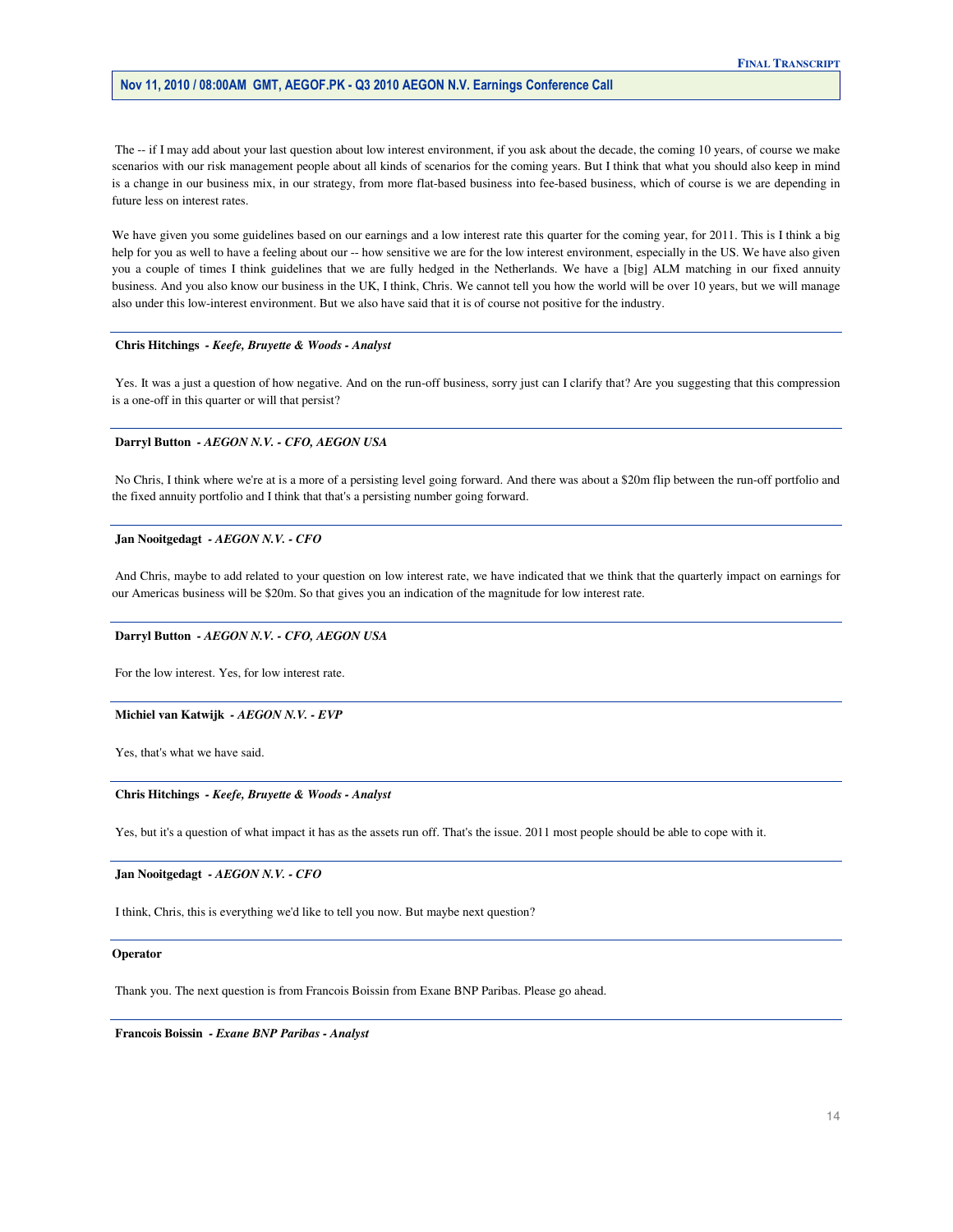Yes. Good morning, gentlemen. Just two questions on my side please. The first one is on realized gains, you booked EUR129m this quarter, and this question is where the proceeds were reinvested and what is the intention going forward? Do you still intend to realize further gains on fixed income securities?

 And second question relates to Central and Eastern Europe and the change in regulation in Hungary and potentially in Poland. Could you give us more color on this and give us maybe the extent to which AEGON could be impacted on that?

 And longer term, do you still view Central and Eastern Europe as a priority or do you see LatAm and Asia as more important going forward? Thanks.

#### **Jan Nooitgedagt** *- AEGON N.V. - CFO*

 Yes, thank you for your questions. Let me first say about the realized gains. If you look at our total portfolio, really this is fully in line with our ALM policies. I think you should see these realized gains as the result of normal business in our assets. I don't think we -- this is anything to add more on realization of these gains.

 If you ask me about Hungary and Poland, yes, we are also concerned about the steps the governments are intending to make in Hungary. It's very early to make any assessment of that on our business. Really we still believe that also the pension business in Hungary and Poland are very attractive for us for the longer term. You know it's a temporary measurement they have taken now in Hungary. And we also believe that the CEE as a region, it's very attractive for us and we have -- and we see there, for our new markets, Poland and Turkey and also of course Hungary as very attractive.

#### **Francois Boissin** *- Exane BNP Paribas - Analyst*

Right. So you don't -- there's no change in status following this change in regulation? It's still a high priority region?

#### **Jan Nooitgedagt** *- AEGON N.V. - CFO*

Right.

#### **Francois Boissin** *- Exane BNP Paribas - Analyst*

Your base-case expectation is that it's just going to be temporary and the long term remains attractive.

#### **Jan Nooitgedagt** *- AEGON N.V. - CFO*

 We also consider of course all kinds of assessment from also in Hungary and we're not pleased with the announcement of the government and what they have decided. But we feel that the markets are very attractive for us.

Maybe one more question? We are running out of time so the last question.

#### **Operator**

Thank you. The last question is from Thomas Nagtegaal from RBS. Please go ahead, sir.

## **Thomas Nagtegaal** *- RBS - Analyst*

 Good morning. I've got two questions remaining. First of all, on life reinsurance, the trend looks a bit weak if you look at the previous quarters this year. Was there any impact from mortality there and can you say anything about profitability going forward?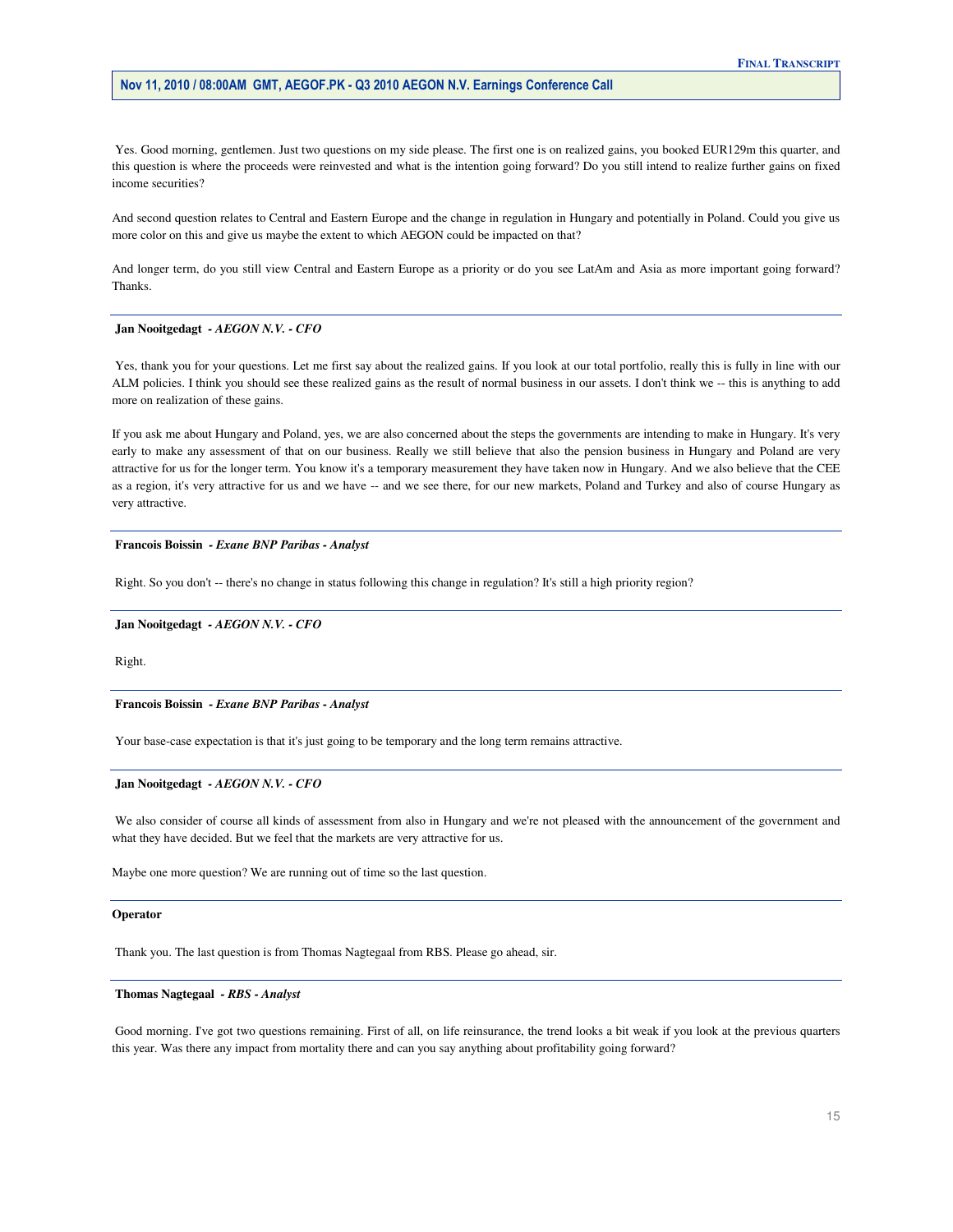And second, could you potentially give the impact of the Dutch longevity charge on your Dutch business as standalone? And what would have been the IGD impact there? Thanks.

#### **Jan Nooitgedagt** *- AEGON N.V. - CFO*

Yes, thank you for your question. Starting with the last one, standalone or even a part of AEGON, we believe that still with the IGD we'll have -- we'll be above 200%. And excess capital we have said excess capital we have said the EUR250m impact. If you talk about life reinsurance, the impact this quarter, maybe Darryl, you can add something on that?

#### **Darryl Button** *- AEGON N.V. - CFO, AEGON USA*

Yes. The biggest impact in the quarter was the \$22m change we had for the variable annuity lapse assumption. So that, we look at that as a one- time hit. There's other pluses and minuses. Mortality was a little soft in the quarter. The other pluses and minuses net out to about another \$5m soft so between the two I think we're maybe about \$27m below what I was expecting.

#### **Thomas Nagtegaal** *- RBS - Analyst*

Okay. And it's more or less in line with what you consider to be a normal run rate at this point in time?

#### **Darryl Button** *- AEGON N.V. - CFO, AEGON USA*

That's correct.

#### **Thomas Nagtegaal** *- RBS - Analyst*

Yes. Okay, thank you.

 **Jan Nooitgedagt** *- AEGON N.V. - CFO* 

Thank you. Thank you all and I hope to see you again in New York. Thank you.

#### **Operator**

Thank you sir. Thank you ladies and gentlemen. This does conclude today's presentation. Thank you for participating. You may now disconnect.